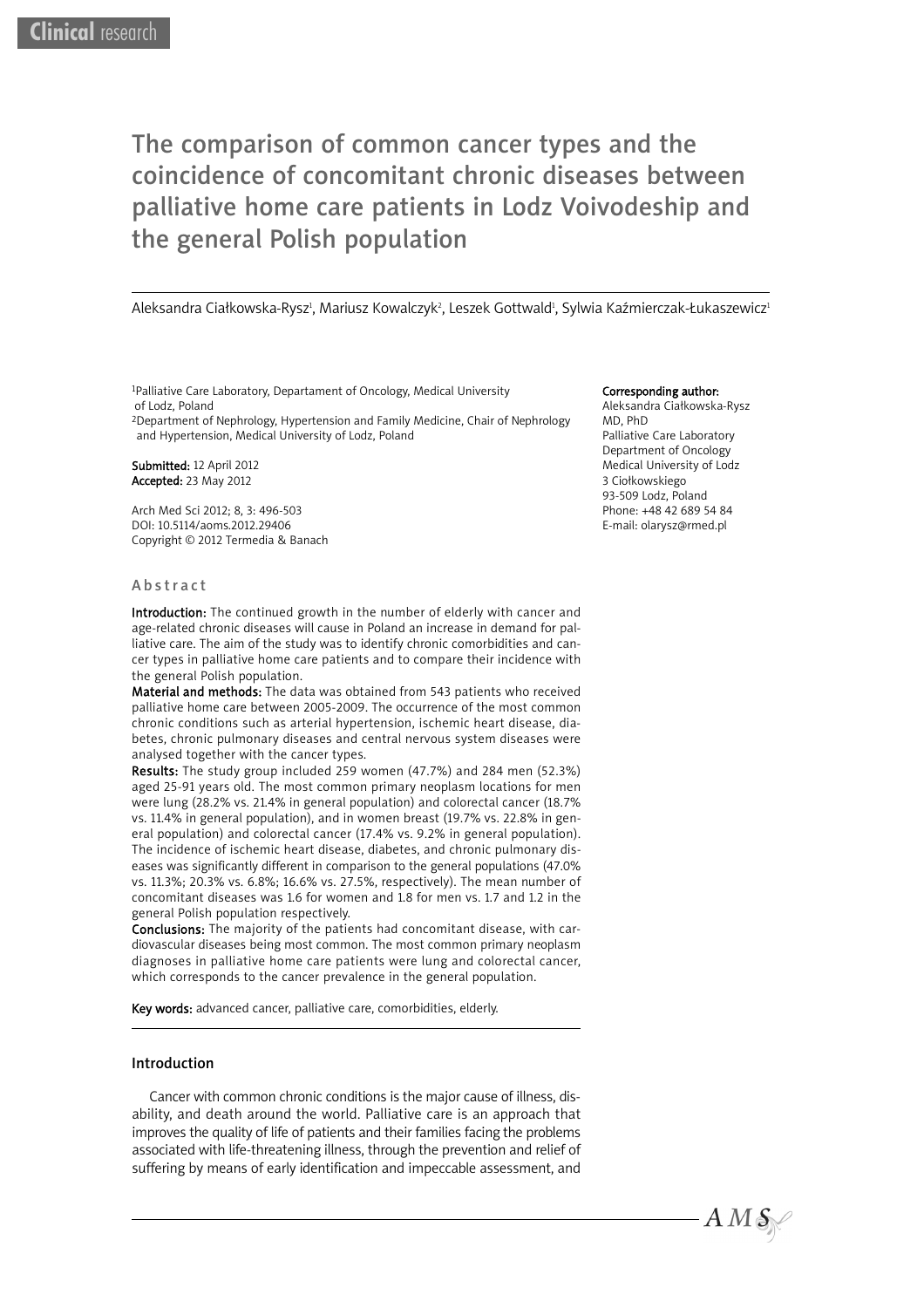treatment of pain and other problems – physical, psychosocial and spiritual (WHO definition 2002). This task cannot be managed by one single profession but required a multidisciplinary team consisting of a physician, nurse, psychologist, social worker, physiotherapist and others. The system of palliative care should be based on clearly defined strategies, implementing dedicated programs in a friendly environment of the national health system and with the support of nongovernmental organizations (NGOs).

Poland has one of the best developed palliative care systems in Eastern Europe. Development of palliative care in Poland began in the 1970s, and was closely tied to the Catholic Church and displaced intellectuals [1]. In the 1990s following the political transformation and modernization of the Polish National Health Care system, palliative care began to integrate with public health systems. Analyses of the report prepared for the European Parliament Committee on Environment, Public Health and Food Safety revealed that Poland was ranked fifth in palliative care development in the EU [2, 3]. Despite lower gross domestic product, Polish palliative care was next to such countries as the UK, Sweden, Ireland and the Netherlands. With the well-known demographic changes which are taking place in Poland (Table I) and increased importance in providing care for the ageing population with cancer, there is observed an increase in the palliative care network development. Since 2006, the number of palliative care units in Poland which signed contracts with the National Health Fund (NHF) has increased from 352 to 415 in 2011. Financial outlays issued by the NHF significantly increased from PLN 167.8 million in 2006 to PLN 291 million in 2011 [4]. Only 27 NGOs provided the palliative care services without a contract with the NHF in 2011.

In the Polish palliative care system in 2011 there were 145 inpatient palliative units including day care units which received PLN 143 218 million and 121 palliative care outpatient units with a PLN 126.8 million budget. These designated outpatient units according to the Minister of Health regulation of August 29, 2009, apart from medical consultation may provide palliative home care services. In Poland, there were 321 palliative home care units with a PLN 126.8 million budget in 2011 [4].

The Polish palliative care system has its weaknesses. There are still large holes in coverage in

many rural areas, especially for the number of inpatient and outpatient palliative care units. On the other hand, particular attention should be paid to the well-developed system of palliative home care services and pediatric palliative services in Poland [4]. It is estimated that 90% of palliative care patients in Poland are those with advanced cancer. The basic form of palliative care is home care provided by a multidisciplinary team consisting of a physician, nurse, psychologist, social worker and physiotherapist. Although patients are eligible for family doctor's and specialists' consultations, it is a hospice physician that usually provides care by visiting these patients, mainly due to low mobility of the palliative care patient and complex treatment required.

The aim of the study was to identify common cancer types in the studied population admitted to the palliative home care units and compare their incidence to the Polish National Cancer Registry. The second aim of the study was to identify common chronic concomitant diseases in patients with advanced cancer disease and to compare their incidence to the general Polish population.

# Material and methods

The study involved 543 patients with advanced cancer disease, consecutively admitted between 2005 and 2009 to the palliative home care unit for longer than 7 days in Lodz Voivodeship. In the study group the occurrence of the following comorbidities was analysed: arterial hypertension, ischemic heart disease, diabetes, chronic pulmonary diseases and central nervous system diseases. The incidence of the comorbidities was analysed and compared to the data of the Central Statistical Office in Poland in 2009 [5]. The Central Statistical Office carried out an Environmental Health Information Service (EHIS) survey in accordance with Eurostat recommendations regarding the thematic scope and applied research tools. The authors of the report, which included algorithms of sample selection, calculating weights and precision, were employees of the Methodology, Standards and Registers Division, and the software was developed in the Statistical Computing Centre. Moreover, wherever possible we used data available from nationwide epidemiological studies such as the WOBASZ study [6], PMSEAD study [7] and BOLD study [8].

Table I. Population of Poland by age

| Year                    | 1980    | 1990   | 2000   | 2010   | 2020  | 2030  |
|-------------------------|---------|--------|--------|--------|-------|-------|
| Total population [000]  | 35 7 35 | 38 073 | 38 254 | 38 200 | 37830 | 36796 |
| 65 years and more [000] | 3589    | 3887   | 4726   | 5185   | 6954  | 8195  |
| 65 years and more [%]   | 10      | 10.2   | 12.4   | 13.6   | 18.4  | 223   |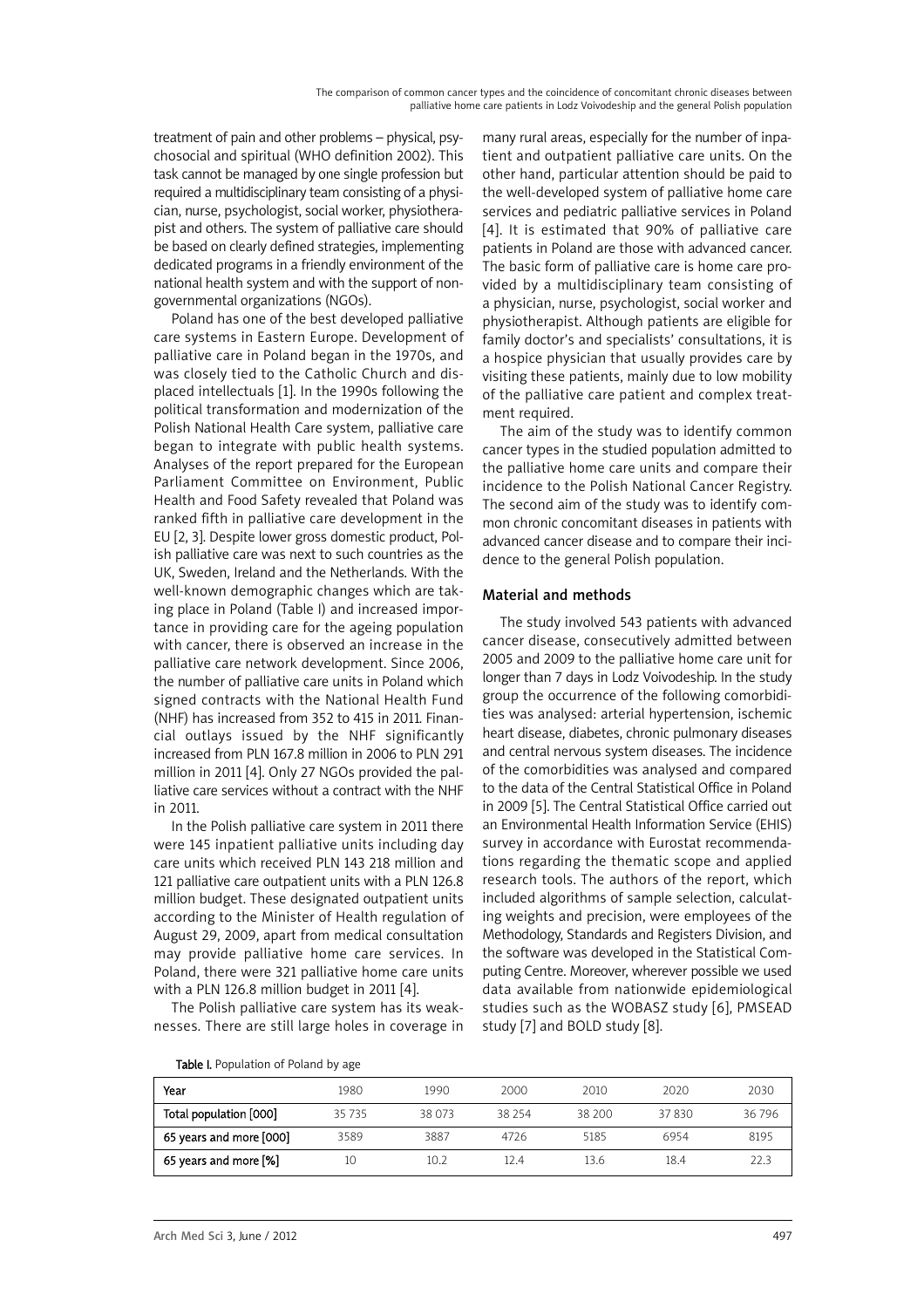

Figure 1. Age structure of study population



Figure 2. The incidence of common comorbidities in studied population and general Polish population *#Data available from the Central Statistical Office in Poland in 2009, ¤ data available from the WOBASZ study, vcombined data from the PMSEAD study and BOLD study*

## Statistical analysis

All data were analysed using CSS Statistica 8.0 software (StatSoft Inc., Tulsa, OK., USA). The standard  $\chi^2$  test, as a statistical method, was used to

estimate the significance of the association between the age of patients and the presence of the above-mentioned comorbidities, separately. The Wilcoxon rank-sum test was used for testing differences in number of concomitant diseases between two compared groups and the Kruskal-Wallis test was used for testing more than two subgroups of ICD-10 diagnoses. Spearman's rank correlation was used to test correlation of patients' age and the number of concomitant diseases. A *p*-value less than 0.05 was considered as significant.

#### Results

The study group consisted of 259 women (47.7%) and 284 men (52.3%). The patients' age ranged from 25 to 91 years (median age 69.2 ±11.4 years; Figure 1). The most common primary neoplasm locations in the study group for men were lung (28.2% vs. 21.4% in general population) and colorectal cancer (18.7% vs. 11.4% in general population), and in women breast (19.7% vs. 22.8% in general population) and colorectal cancer (17.4% vs. 9.2% in general population) (Table II). In the study group only 160 patients did not have concomitant disorders (29.5% vs. 45% in general population; Figure 2). However, if the concomitant diseases were present their mean number was 1.6 for women and 1.8 for men vs. 1.7 for women and 1.2 for men in the general Polish population respectively (Table III). Apart from hypertension and central nervous system diseases, the incidence of ischemic heart disease, diabetes, and chronic pulmonary diseases was significantly different in comparison to the general populations (47.0% vs. 11.3%; 20.3% vs. 6.8%; 16.6% vs. 27.5%, respectively; Figure 2). There were no statistically significant dif-

Table II. Oncological diagnoses in studied population and general Polish population in 2009

| Primary neoplasm location            | Total<br>Studied<br>population<br>%<br>Ν |      |                                 |      | Males                      | Females                         |      |                            |
|--------------------------------------|------------------------------------------|------|---------------------------------|------|----------------------------|---------------------------------|------|----------------------------|
|                                      |                                          |      | Studied<br>population<br>%<br>N |      | General<br>population<br>% | Studied<br>population<br>℅<br>Ν |      | General<br>population<br>% |
| CO2-C16 (upper GI tract)             | 48                                       | 8.8  | 30                              | 10.6 | 5#                         | 18                              | 6.9  | $2.5$ <sup>#</sup>         |
| C18-C20 (colorectal)                 | 98                                       | 18.0 | 53                              | 18.7 | 11.4                       | 45                              | 17.4 | 9.2                        |
| C22-C25 (liver, biliary, pancreatic) | 51                                       | 9.4  | 14                              | 4.9  | 2.4 <sup>®</sup>           | 37                              | 14.3 | $\star$                    |
| $C34$ (lung)                         | 111                                      | 20.4 | 80                              | 28.2 | 21.4                       | 31                              | 12.0 | 8.5                        |
| C50 (breast)                         | 51                                       | 9.4  |                                 |      | $\star$                    | 51                              | 19.7 | 22.8                       |
| C53-C56 (female sex organs)          | 35                                       | 6.4  |                                 |      |                            | 35                              | 13.5 | 16.8                       |
| C61 (prostate)                       | 34                                       | 6.3  | 34                              | 12.0 | 13.3                       |                                 |      |                            |
| $C64-C67$ (urinary)                  | 40                                       | 7.4  | 28                              | 9.9  | $10.8^{\circ}$             | 12                              | 4.6  | 2.7 <sup>0</sup>           |
| Other                                | 75                                       | 13.8 | 45                              | 15.8 | 35.7                       | 30                              | 11.6 | 37.5                       |
| Total                                | 543                                      | 100  | 284                             | 100  | 100                        | 259                             | 100  | 100                        |

*#Included only stomach cancer, \*included in the other group, ®included only pancreatic cancer, ^included only urinary bladder and kidney cancer, ¤included only kidney cancer*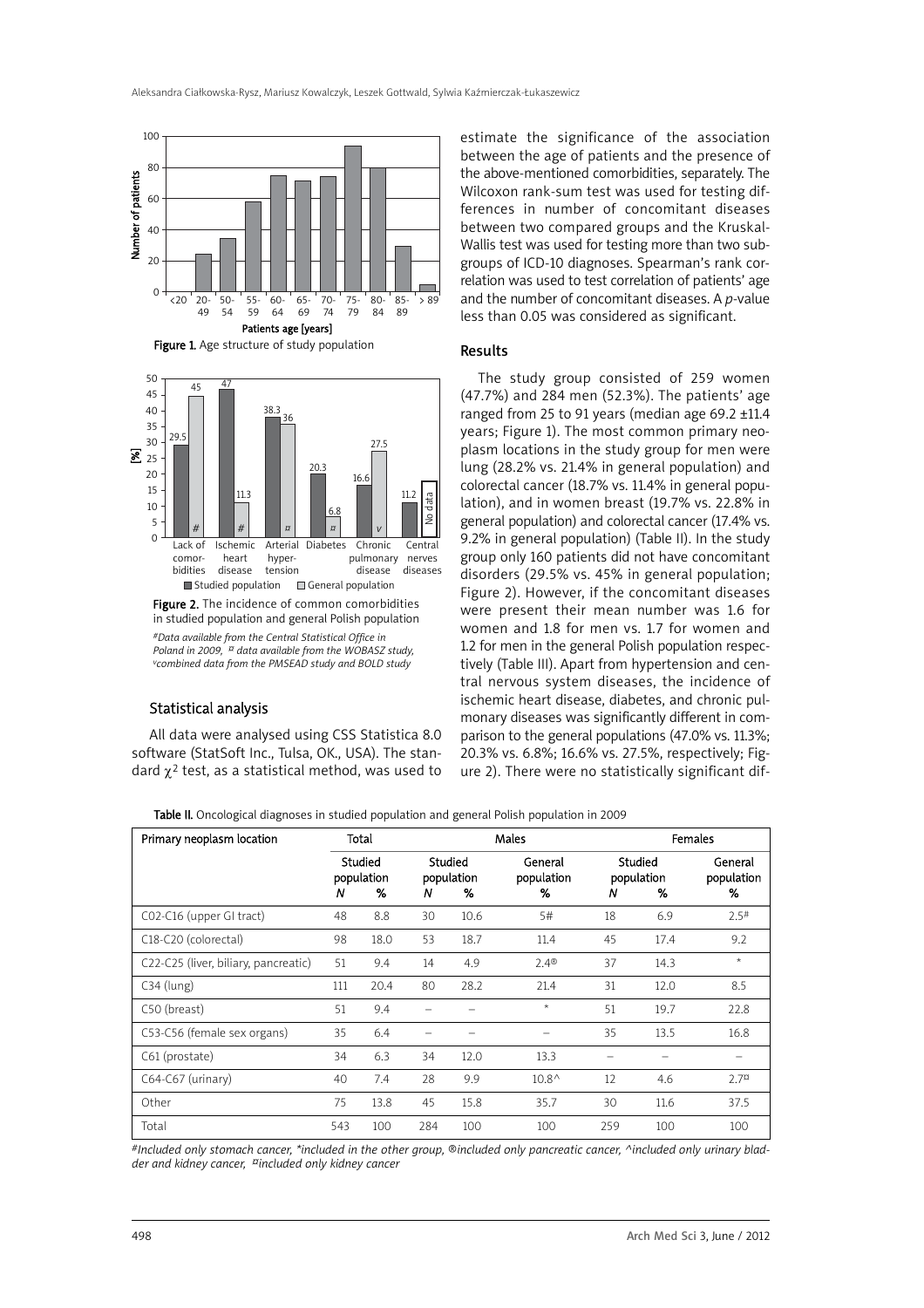Table III. Prevalence of chronic conditions per person by age group and gender in studied population and general Polish population

| Gender                            | Age groups [years]    |                       |                       |                             |                             |                             |                             |                             | Total                        |
|-----------------------------------|-----------------------|-----------------------|-----------------------|-----------------------------|-----------------------------|-----------------------------|-----------------------------|-----------------------------|------------------------------|
|                                   | 15-19                 | 20-29                 | 30-39                 | 40-49                       | 50-59                       | 60-69                       | 70-79                       | 80                          |                              |
| Females<br>study group*           | $(n = 0)$<br>$\Omega$ | $(n = 0)$<br>$\Omega$ | $(n = 3)$<br>$\Omega$ | $(n = 12)$<br>$0.1 \pm 0.3$ | $(n = 43)$<br>$0.7 \pm 1.0$ | $(n = 62)$<br>$1.3 \pm 1.6$ | $(n = 76)$<br>$2.0 \pm 1.5$ | $(n = 62)$<br>$2.6 \pm 1.5$ | $(n = 259)$<br>$1.6 \pm 1.6$ |
| Females<br>general<br>population# | 0.4                   | 0.4                   | 0.7                   | 1.3                         | 2.2                         | 3.1                         | 3.7                         | 3.8                         | 1.7                          |
| Males<br>study group*             | $(n = 0)$<br>$\Omega$ | $(n = 1)$             | $(n = 1)$<br>$\Omega$ | $(n = 7)$<br>$1.1 \pm 1.8$  | $(n = 48)$<br>$0.7 \pm 1.2$ | $(n = 81)$<br>$1.4 \pm 1.5$ | $(n = 92)$<br>$2.3 \pm 1.5$ | $(n = 52)$<br>$2.9 \pm 1.5$ | $(n = 284)$<br>$1.8 \pm 1.7$ |
| Males general<br>population#      | 0.3                   | 0.4                   | 0.6                   | 1.0                         | 1.7                         | 2.4                         | 3.2                         | 3.4                         | 1.2                          |

*\*Not including cancer diseases, #data available from the Central Statistical Office in Poland in 2009*

ferences in occurrence of concomitant diseases between male and female groups  $(p = 0.2)$ .

The Kruskal-Wallis test in ICD-10 cancer subgroups revealed that there might be some statistical differences in mean numbers of the concomitant diseases depending on the basic diagnosis of cancer (*p* = 0.012). Detailed analysis revealed a statistical difference in numbers of concomitant diseases in the subgroup of upper gastrointestinal tract cancer vs. other cancer patients  $(p = 0.028)$ . In this group of patients the mean number of concomitant diseases was less than in all other diagnosed cancer cases (1.27 vs. 1.78). There were also statistically significant differences with a higher mean number of concomitant diseases for prostate cancer patients than in other subgroups (2.41 vs. 1.69;  $p = 0.007$ ).

The correlation between chronic concomitant diseases and primary cancer location was tested using Spearman's rank correlation coefficient with Bonferroni correction. However, only a weak statistically significant correlation was found between chronic pulmonary diseases and lung cancer (Spearman's rank correlation coefficient 0.20; *p* < 0.00125).

A positive correlation between patient age and the number of concomitant diseases was found  $(R = 0.48; p < 0.001)$ . Analysis based on the age decades revealed that there is not statistically significant growth of the mean number of concomitant diseases between the decades 4 to 6, and fast growth in the decade groups 6 to 9 (*p* < 0.001). This supported the planned separation of younger patients (up to 65 years old; group I) from older ones (over 65 years old; group II) in the further analysis of the occurrence of particular disorders.

Group I included 204 patients (37.6%) and group II included 339 patients (62.4%) (*p* < 0.001). The occurrence of concomitant diseases in younger patients was lower than compared to the occurrence in older ones (49.0% vs. 83.5%; *p* < 0.001; Figure 3). The number of concomitant disorders in younger patients versus older differed significantly (0.91 vs. 2.23; *p* < 0.001). Lower occurrence of arterial hypertension (*p* < 0.001), ischemic heart disease (*p* < 0.001), diabetes (*p* = 0.003), central nervous system diseases ( $p = 0.012$ ), and (not significantly) chronic pulmonary diseases (*p* = 0.066) was observed in younger patients (Figure 4).

# Discussion

Polish society is an ageing population. In 1980 elderly people (65 years and more) accounted for 10.0% of the total population, whilst in 2010 their proportion grew to 13.6% and in the projection for 2030 it will rise to 22.3%. At the same time the total Polish population will decrease in size (Table I). This will lead to growth of the number of patients with chronic diseases, as they are closely associated with age [9, 10]. Cancer is a growing health and economic problem in Poland. There are around 156 000 new cancer cases per year in Poland and almost 93 000 deaths annually due to neoplasm. The incidence of cancer is 356/105 for men and 332/105 for women. The mortality rate for all cancers was 283/105 for men and 207/105 for women [11]. An exponential age dependence of incidence rates is present in both genders [11, 12].

The studied population differed in terms of gender and age structure in comparison to the general Polish population. There were slightly more men than women admitted to the home care unit but the difference was not statistically significant. This is consistent with other cohort studies and reflects general observations [13]. However, there are more women than men in the general population in Poland and the ratio increases with age. This could mean that men require home care more often than women. The majority (70.5%) of the studied population had at least one concomitant common chronic disease, with ischemic heart disease as the most common. It should be underlined that if there are concomitant diseases in palliative care patients,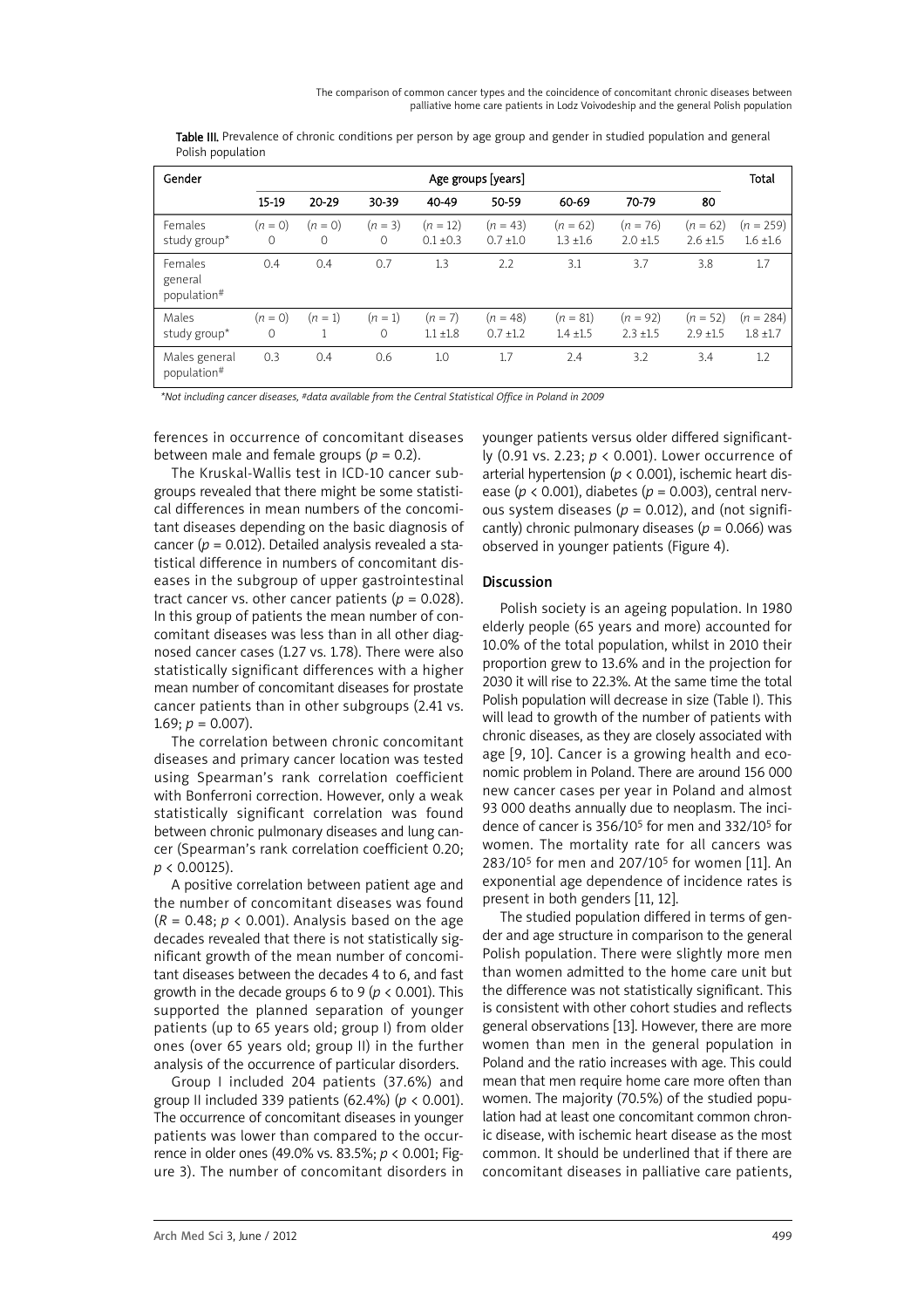

Figure 3. Incidence of comorbidities of patients with cancer disease in palliative home care







Figure 5. Proportional mortality (% of total deaths, all ages) in Poland. World Health Organization – NCD Country Profiles, 2011

their mean number is between 2 and 3. As expected, the occurrence of concomitant chronic diseases increases along with the age of patients. However, in the studied population the problem of comorbidity appeared especially in patients of the 7th decade of life and older (Figure 4). That results in an additional burden for palliative care units in terms of additional costs of treatment and should be reflected in the educational curriculum of physicians.

The incidence of ischemic heart disease in our study was 47%, which is four times higher than in the general Polish population (11.3%) [5]. These data are consistent and confirm the fact that cardiovascular disease is the leading cause of death (48%) in Poland. Despite the fact that the Polish population is still characterized by a high proportion of subjects with high global risk of fatal cardiovascular disease, especially among men, the death rate from coronary heart disease (from 1991 to 2005) significantly declined [14]. This decline was partially due to the increased efficacy of treatment and major risk factor reduction [15].

Cancer, respiratory diseases and diabetes are responsible for second, third and fourth place as cause of death, with rates of 26%, 3% and 2%, respectively (Figure 5) [16]. In Poland by 2030 mortality will increase, which will be the result of ageing. Cardiovascular diseases will continue to be the most frequent causes of death but a significant increase of mortality due to diabetes mellitus and prostate cancer as well as malignant neoplasms of the colon, rectum and stomach will be observed [17].

All chronic diseases, except chronic pulmonary diseases (16.6% vs. 27.5% in the general population), are more frequent in older palliative patients,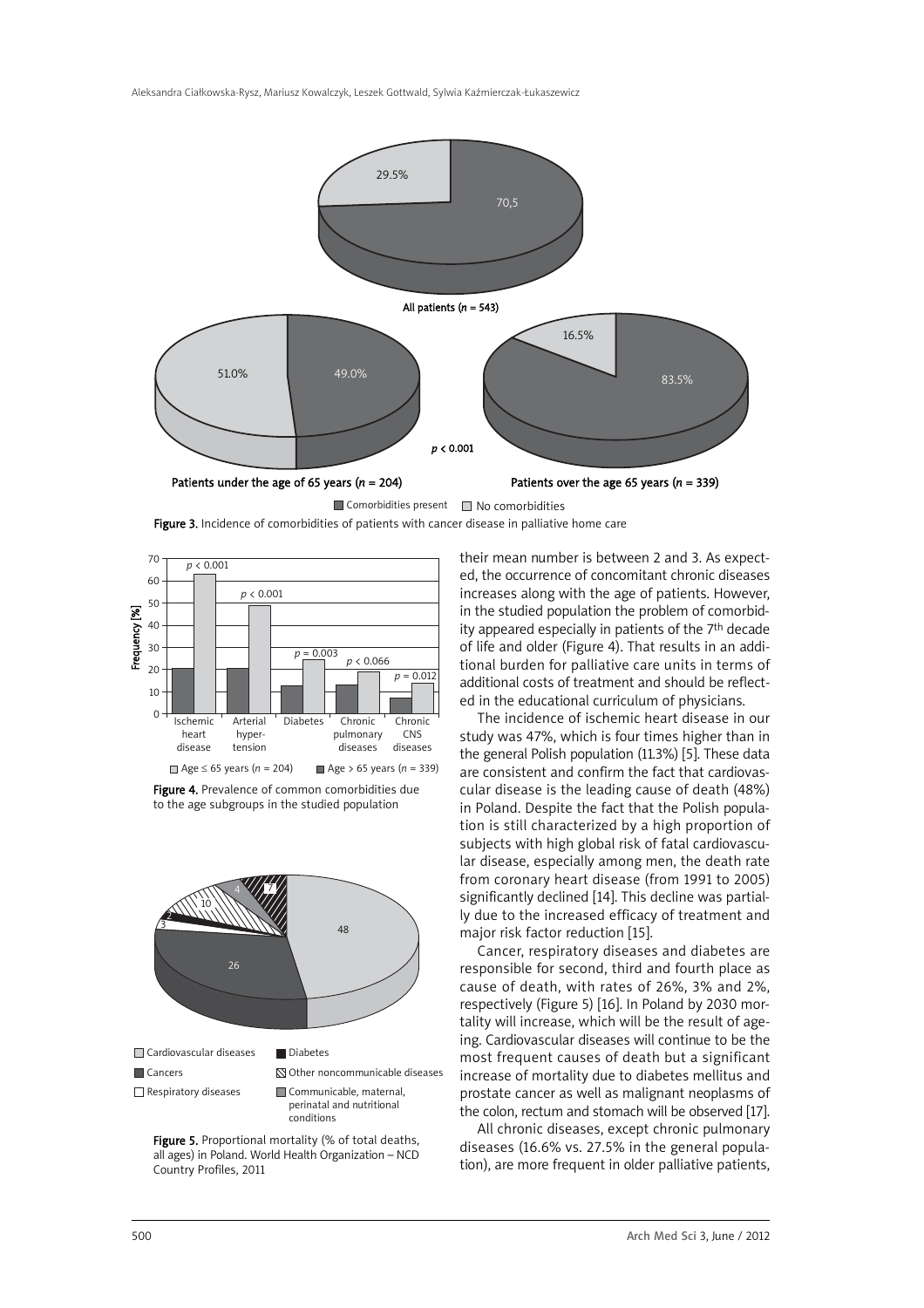The comparison of common cancer types and the coincidence of concomitant chronic diseases between palliative home care patients in Lodz Voivodeship and the general Polish population

Table IV. Prevalence of diabetes according to age and gender in studied population and in general Polish population (WOBASZ study)

| Gender                                     | Age groups            |                       |                        |                       |                         |      |  |
|--------------------------------------------|-----------------------|-----------------------|------------------------|-----------------------|-------------------------|------|--|
|                                            | $20 - 29$             | 30-39                 | 40-49                  | 50-59                 | $\geq 60$               |      |  |
| Females $(n)$<br>DM $(N = 51)/\%$          | $(n = 0)$<br>$\Omega$ | $(n = 3)$<br>$\Omega$ | $(n = 12)$<br>$\Omega$ | $(n = 43)$<br>5/11.6% | $(n = 200)$<br>46/23%   | 19.7 |  |
| Females (DM %<br>in general<br>population) | 0.5%                  | 1.7%                  | 3.2%                   | 7.7%                  | 17.8%                   | 6.2  |  |
| Males $(n)$<br>DM $(N = 59)/\%$            | $(n = 1)$<br>0        | $(n = 1)$<br>$\Omega$ | $(n = 7)$<br>3/42.9%   | $(n = 48)$<br>3/6.3%  | $(n = 225)$<br>53/23.6% | 20.9 |  |
| Males (DM %<br>in general population)      | 0.7%                  | 1.3%                  | 4.9%                   | 11.9%                 | 16.3%                   | 7.4  |  |

Table V. Prevalence of hypertension according to age and gender in studied population and in general Polish population (WOBASZ study)

| Gender                                 | Age groups     |                       |                           |                    |                    |                    |      |  |
|----------------------------------------|----------------|-----------------------|---------------------------|--------------------|--------------------|--------------------|------|--|
|                                        | 20-34          | 35-44                 | 45-54                     | 55-64              | 65-74              | $\geq 75$          |      |  |
| Females<br>$(\text{study group}) [\%]$ | $(n = 2)$<br>0 | $(n = 4)$<br>$\Omega$ | $(n = 24)$<br>12.5        | $(n = 57)$<br>24.6 | $(n = 72)$<br>45.8 | $(n = 99)$<br>55.6 | 40.7 |  |
| Females (% in<br>general population)   | 2%             | 9%                    | 27%                       | 50%                | 58%                |                    | 33   |  |
| Males (study<br>group)[%]              | $(n = 1)$<br>0 | $(n = 3)$<br>0        | $(n = 24)$<br>$\mathbf 0$ | $(n = 72)$<br>42.9 | $(n = 91)$<br>6.3  | $(n = 91)$<br>51.6 | 20.9 |  |
| Males (% in<br>general population)     | 15%            | 25%                   | 40%                       | 50%                | 56%                |                    | 35.8 |  |

disregarding the gender of patients (Figure 2). This can be explained by the high rate of lung cancer in the study population (20.4%). Some symptoms which are characteristic for chronic respiratory disease such as dyspnoea and cough may mask the lung cancer, and vice versa. A correlation between chronic concomitant diseases and primary cancer location was only found between chronic pulmonary diseases and lung cancer in our study. According to the combined data from the PMSEAD and BOLD study in Poland, chronic respiratory diseases occur in approximately 27% of people [7, 8]. With the exception of asthma in Poland there are no accurate epidemiological data evaluating the incidence of chronic non-infectious respiratory diseases. However, because 5% of patients with asthma and 20% of patients with chronic obstructive pulmonary disease have a severe or very severe character, they require hospice care near the end of their life [18]. The Polish Respiratory Society with cooperation of the Polish Palliative Society published recommendations for these purposes in 2011 [19].

In contrast to lung diseases, diabetes was significantly higher in the study population than in the general population (20.3% vs. 6.8%) (Figure 2). Prevalence of diabetes according to gender in the studied population was similar (Table IV). High prevalence of diabetes in the study group was most likely associated with ageing and intensive corticosteroid therapy, which increase glucose intolerance [20]. Corticosteroids are extensively used in advanced cancer for various specific indications such as spinal cord compression, pain relief, hormone therapy and to stimulate appetite and general wellbeing. There are no reliable statistics about the prevalence of diabetes among terminally ill cancer patients. Corticosteroids are prescribed for up to 30% of the palliative home care population [21]. According to some data as many as 37% of non-diabetic patients with advanced cancer would be classified as diabetics after treatment [22]. There is evidence for an association between diabetes (type 2) and cancer, depending on the tumour site. It is the greatest for primary liver cancer, moderately elevated for pancreatic cancer and relatively low for colorectal, endometrial, breast, and renal tumours [23].

There are no significant differences in the incidence of hypertension for the study group and the general population (38.3% vs. 36%). Prevalence of hypertension in males was lower in the study group than in the general population (20.9% vs. 35.8%) but higher in females in the study group than in the general population (40.7% vs. 33%) (Table V). In a large study of nearly 300,000 patients, it was found that hypertension is associated with an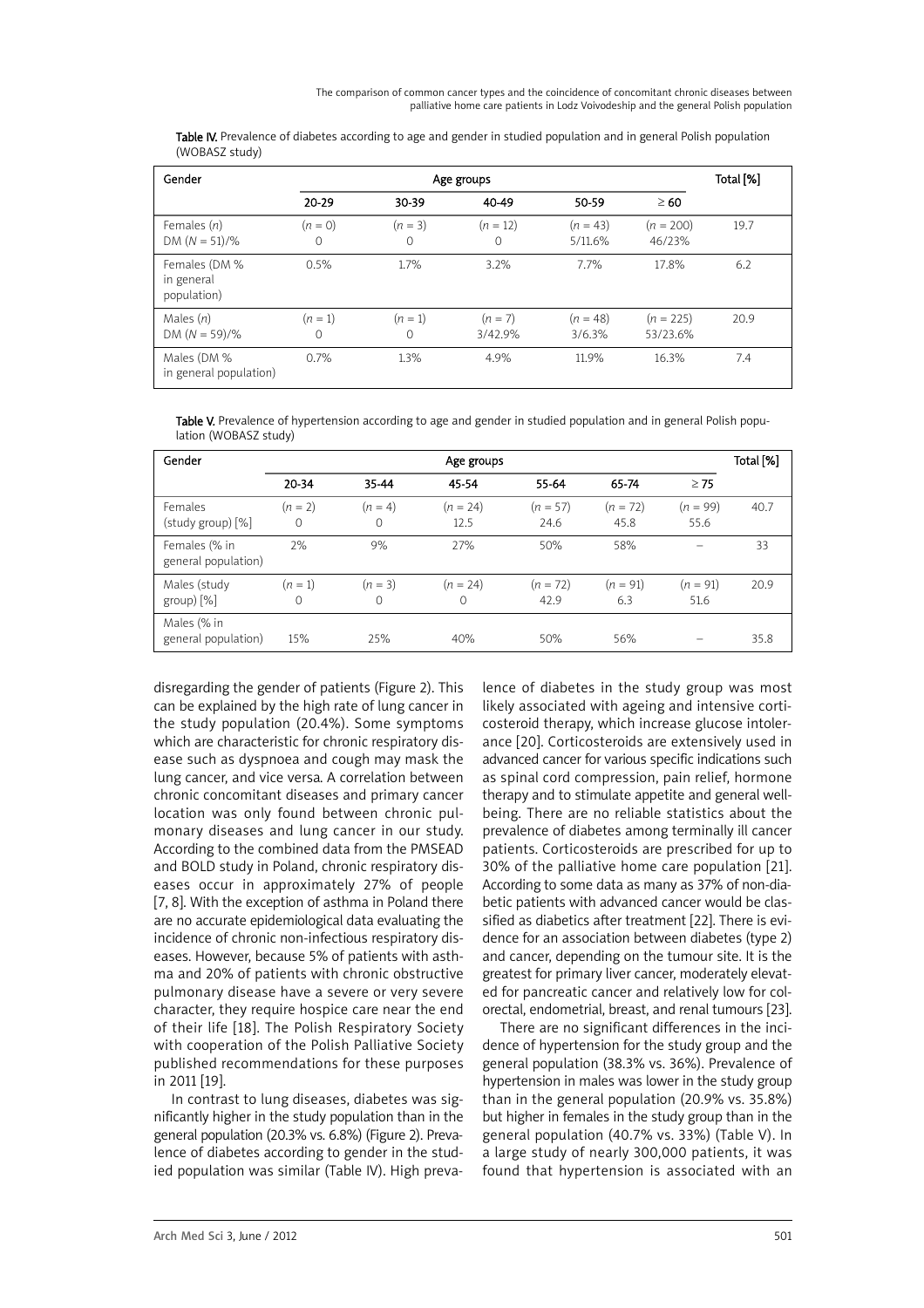increased risk of cancer death. Furthermore, hypertension increases risk of developing cancer, although this effect was statistically significant only in men. The link between hypertension and renal cell cancer was found earlier in a metaanalysis of more than 47,000 patients [24-28]. On the other hand, some hypertension drugs may raise cancer risks, but this theory requires more evidence. Moreover, hypertension, and other common chronic diseases can result from unhealthy lifestyles, which can lead to cancer as well. Further studies are necessary.

We did not analyse patients in our study with different types of central nervous system diseases mainly due to lack of complete data and prevalence of neurological disorders in the general Polish population.

Interestingly, it seemed that the primary neoplasm diagnosis could have some impact on the number of concomitant diseases. The number of concomitant diseases was significantly lower in the subgroup with upper gastrointestinal tract cancers. In contrast, a statistically significant difference with a higher mean number of concomitant diseases was observed in the subgroup with prostate cancer. However, these patients were statistically older than others (mean 77.6 vs. 68.6 years; *p* = 0.014). No statistical difference was found in other subgroups depending on the primary location of cancer. On the other hand, patients after chemotherapy had almost twice as few concomitant diseases than the rest of the studied group (1.08 vs. 1.96; *p* < 0.001). However, the reason may be that healthier patients with fewer risk factors were qualified for chemotherapeutic treatment.

In conclusion, the majority of home care palliative patients have concomitant chronic disorders, which imposes an additional burden for the health care units and should be considered when developing reimbursement programmes. The incidence of comorbidities increases along with the age of the patients both in the study group and the general Polish population. If concomitant disorders are present, there are usually more than 2 diseases in a patient. The most frequent concomitant chronic diseases are ischemic heart disease, arterial hypertension and diabetes. Patients over the age of 65 were most frequent in the population taken into palliative home care.

The most common primary neoplasm diagnoses in palliative home care patients were lung cancer and colorectal cancer, which corresponds to the cancer prevalence in the general population. Primary cancer location, except upper gastrointestinal tract and prostate, was not related to the number of concomitant diseases.

#### References

- 1. Clark D, Wright M. Transitions in end of life care: hospice and related developments in Eastern Europe and Central Asia. Great Britain: Open University Press, 2003.
- 2. Palliative care in the European Union. http://www.europarl. europa.eu/committees/en/studiesdownload.html?languageDocument=EN&file=21421 , 20.04. 2012, page 24 (14 April 2012, date last accessed).
- 3. Rocafort J, Rocafort J, Centeno C. Atlas of palliative care in Europe. IAHPC Press, Houston 2007.
- 4. Ciałkowska-Rysz A., Dzierżanowski T. The appraisal of the situation of the paliative care in Poland in 2011. Med Paliat 2011; 4: 214-20.
- 5. The health status of Polish population in 2009. Central Statistical Office in Poland http://www.stat.gov.pl/cps/ rde/xbcr/gus/PUBL\_ZO\_stan\_zdrowia\_2009.pdf. (19 April 2012, date last accessed).
- 6. Polakowska M, Piotrowski W. Incidence of diabetes in the Polish population Results of the Multicenter Polish Population Health Status Study – WOBASZ. Pol Arch Med Wew 2011; 121: 156-62.
- 7. Liebhart J, Malolepszy J, Wojtyniak B, Pisiewicz K, Plusa T, Gladysz U. Prevalence and risk factors for asthma in Poland: results from the PMSEAD Study. J Investig Allergol Clin Immunol 2007; 17: 367-74.
- 8. Niżankowska-Mogilnicka E, Mejza F, Buist AS, et al. The incidence and prevalence of COPD and smoking in Malopolska region – results of the BOLD study in Poland. Pol Arch Med Wew 2007; 117: 1-8.
- 9. Yancik R, Ganz PA, Varricchio CG, et al. Perspectives on comorbidity and cancer in older patients: approaches to expand the knowledge base. J Clin Oncol 2001; 19: 1147-51.
- 10. Nair H, Shu XO, Volmink J, Romieu I, Spiegelman D. Cohort studies around the world: methodologies, research questions and integration to address the emerging global epidemic of chronic diseases. Public Health 2012; 126: 202-5.
- 11. Didkowska J, Wojciechowska U, Zatoński W. Cancer in Poland 2009. http://www.onkologia.org.pl/doc/Nowotw 2009.pdf (19 April 2012, date last accessed).
- 12. Yancik R, Havlik RJ, Wesley MN, et al. Cancer and comorbidity in older patients: a descriptive profile. Ann Epidemiol 1996; 6: 399-412.
- 13. Pergolizzi J, Böger RH, Budd K, et al. Opioids and the management of chronic severe pain in the elderly: consensus statement of an international expert panel with fokus on the six clinically most often used World Health Organization step III opioids (buprenorphine, fentanyl, hydromorphone, methadone, morphine, oxycodone). Pain Practice 2008; 8: 287-313.
- 14. Piwońska A, Piotrowski W, Broda G. Ten year risk of fatal cardiovascular disease in the Polish population and medical care. Results of the WOBASZ study. Kardiol Pol 2010; 68: 672-7.
- 15. Bandosz P, O'Flaherty M, Drygas W, et al. Decline in mortality from coronary heart disease in Poland after socioeconomic transformation: modelling study. BMJ 2012; 344: d8136. doi: 10.1136/bmj.d8136. (11 April 2012, date last accessed).
- 16. World Health Organization NCD Country Profiles, 2011. http://whqlibdoc.who.int/publications/2011/978924150228 3\_eng.pdf. (24 April 2012 date last accessed).
- 17. Poznańska A, Wojtyniak B, Seroka W. Main causes of death among Polish population in 2030. Przegl Epidemiol 2011; 65: 483-9.